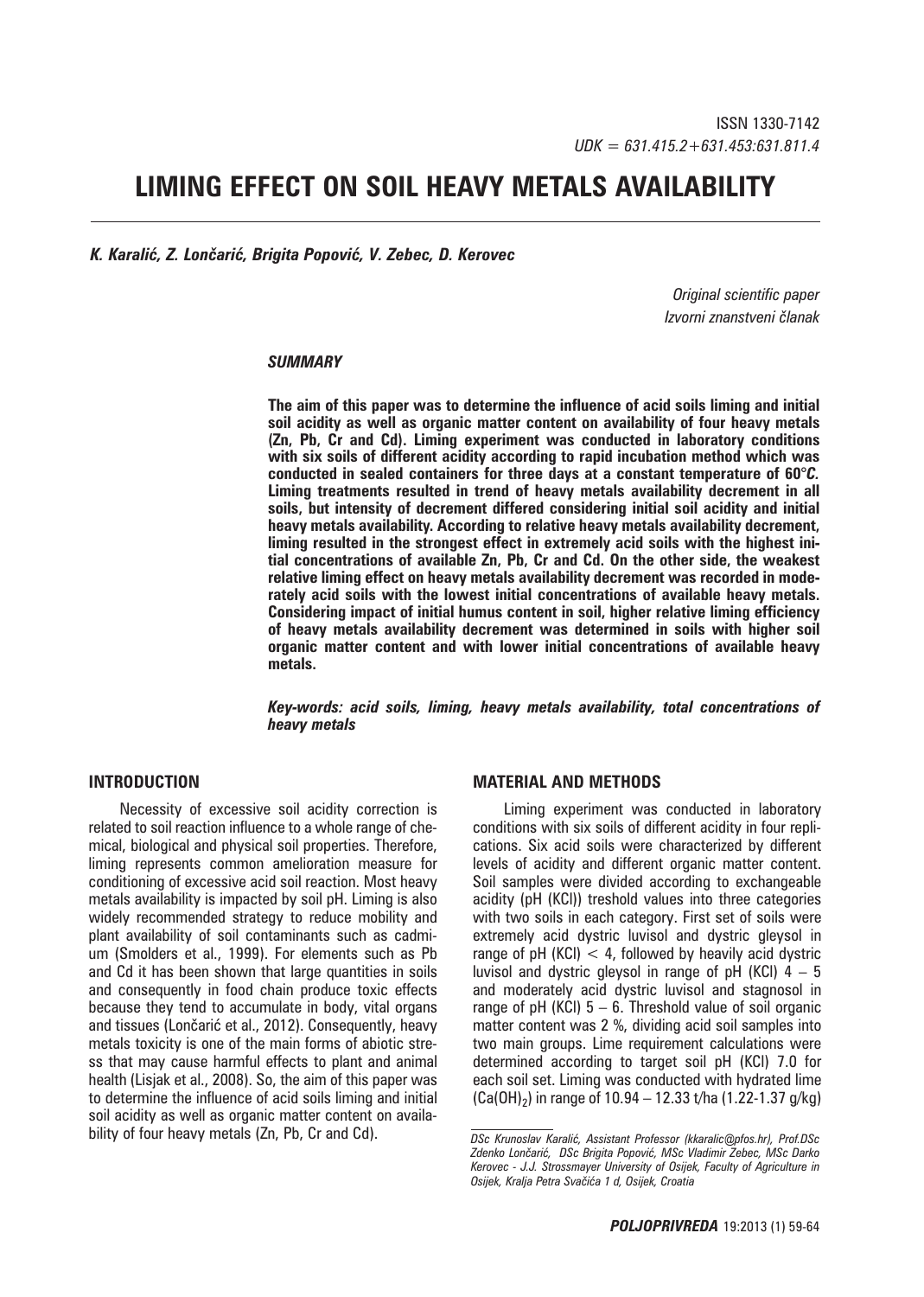for extremely acid soils,  $6.79 - 10.51$  t/ha (0.75-1.17 g/ kg) for heavily acid soils and  $6.27 - 7.59$  t/ha (0.70-0.84 g/kg) for moderately acid soils. Mass of 1 kg of all experimental soils were used for liming experiment in a rapid incubation method conducted in sealed containers for three days at a constant temperature of 60 °C (Barrow and Cox, 1990). Each experimental treatment (control and liming) was applied in four replications. After three days of incubation, soils were extracted with EDTA extraction solution (mixture of 1 M  $(NH_4)_2CO_3$  and 0.01 M EDTA) (Jones, 2001) and digested with aqua regia (ISO 11466) in order to determine available heavy metals concentration and total heavy metals content in soil. Essential and potentially toxic heavy metals (Zn, Cr, Pb, Cd) were determined by inductively coupled plasma optical emission spectrometer (ICP-OS). In addition, the basic chemical properties were analyzed such as soil pH (ISO 10390) and soil organic matter content by sulfochromic oxidation (ISO 14235).

# **RESULTS AND DISCUSSION**

#### **Liming impact on soil reaction and heavy metals status in soil**

Liming treatments significantly increased soil reaction. According to all samples mean, actual acidity (pH

 $(H<sub>2</sub>O)$ ) increment was 1.89 pH units and exchangeable acidity (pH (KCl)) increment was 2.35 pH units, with 4.73 cmol/kg of hydrolytic acidity neutralised by liming (Table 1). Kova*čević* and Rastija (2010) reported that application of 15 t/ha dolomite raised pH(KCl) value by 2.62 units. The effect of liming on soil pH increment was proportional to liming material doses, where liming rates were adequately higher as initial soil pH was lower because all soils were limed in order to reach the same target pH. In category of extremely acid soils (Table 2), the highest liming dose resulted in the highest average soil pH increment of 2.56 pH units for actual acidity and 3.01 pH units for exchangeable acidity because liming neutralised the highest value of hydrolytic acidity 5.63 cmol/kg. Increment of soil pH in category of heavily acid soils was less and amounted 1.82 pH units for actual acidity and 2.42 pH units for exchangeable acidity, where 4.50 cmol/kg of hydrolitic acidity was neutralised. The lowest soil pH change was recorded in moderately acid soils category where soil pH increment was 1.30 pH units for actual acidity and 1.62 pH units for exchangeable acidity with the lowest neutralised value of hydrolytic acidity 4.06 cmol/kg.

#### **Table1. Mean values of soil acidity, humus content, total and plant available heavy metals concentration in analysed soils**

*Tablica 1. Prosječne vrijednosti kiselosti tla, sadržaja humusa, ukupnih i biljkama pristupačnih koncentracija teških metala u analiziranim tlima*

| Treatment<br>Tretman | pH <sub>H20</sub> | pH <sub>KCI</sub> | Humus<br>% | Hv<br>cmol/kg | Total content (mg/kg)<br>Ukupan sadržaj (mg/kg) |      |       |       | Available concentration (mg/kg)<br>Pristupačna koncentracija (mg/kg) |       |                    |       |
|----------------------|-------------------|-------------------|------------|---------------|-------------------------------------------------|------|-------|-------|----------------------------------------------------------------------|-------|--------------------|-------|
|                      |                   |                   |            |               | Zn                                              | Pb   |       | Cd    | Zn                                                                   | Pb    |                    | Cd    |
| Control              | 5.83b             | .45b              | 2.02       | 5.10a         | 51.38                                           | . 50 | 37.14 | 0.227 | 2.31                                                                 | 2.44a | 0.168a             | 0.082 |
| Liming               | '.72a             | 6.80a             | .93        | 0.37b         | 50.33                                           | .80  | 37.26 | 0.214 | .73                                                                  | .73b  | 0.103 <sub>b</sub> | 0.070 |

Considering average total content of heavy metals, similar results were determined on control and liming treatments for all of investigated soils. As it was expected, liming did not have impact on statistically significant change of total heavy metals content in soil compared to control treatment because additional quantities of heavy metals were not added with liming treatments. Comparing average total content and plant available heavy metals concentrations, significantly lower concentrations were recorded for available heavy metals. Lime application significantly decreased average concentrations of available Pb and Cr in all soils comparing to control treatment. Liming also resulted in trend of availability decrement for Zn and Cd, but without statistical significance. So in this way liming resulted in decreased extractability of available fraction of examined essential and potentially toxic heavy metals Zn, Pb, Cr, Cd in analysed soils (Table 1). Kovačević et al. (2009) reported that on field liming experiment mobile Zn fraction was decreased from 1.52 mg/kg (control) to

0.64 mg/kg (90 t/ha of sugar waste liming material with 34.4 % Ca). Popović et al. (2009) found that application of 10 t/ha dolomite decreased Zn concentration for 30 % compared to the control and by increasing lime rates it was decreased additionally by 7 %.

## **Impact of initial soil reaction and liming on heavy metals status in soil**

In the analyzed soils, considering all three categories of soil acidity, the highest total content was recorded for Zn, followed by Cr, Pb content and Cd content being the lowest one (Table 2). Order of available heavy metals concentrations was different compared to order of total heavy metals content. In all the three categories of soil acidity, the highest concentrations were determined for plant available Zn and Pb, low concentrations of available Cr and the lowest concentrations of available Cd were recorded (Table 2). The highest initial concentrations of available Zn, Pb and Cr were measured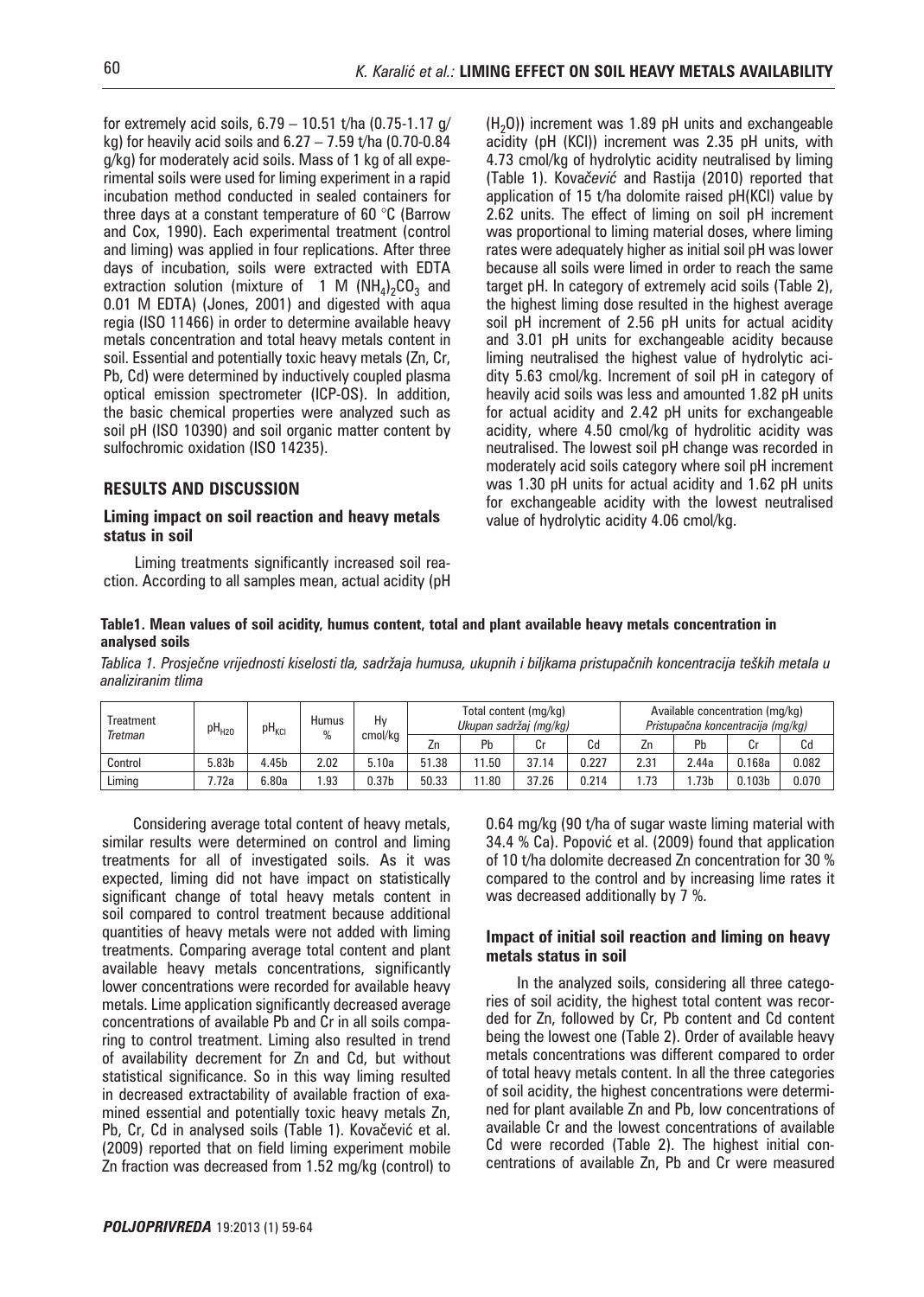in extremely acid soils and the lowest in moderately acid soils. The initial concentrations of available Pb were almost identical in heavily and moderately acid soils. The highest concentrations of available Cd were determined in moderately acid soils and almost identical low concentrations in heavily and extremely acid soils. Liming treatments resulted in trend of availability decrement for Zn, Pb, Cr and Cd in all soils. However, intensity of liming impact to heavy metals decrement differed considering initial soil acidity and initial heavy metals availability.

|                                                  |                                      |                   |                   |                   |       |       | Total content (mg/kg)  |       | Available concentration (mg/kg)   |                   |                    |                |
|--------------------------------------------------|--------------------------------------|-------------------|-------------------|-------------------|-------|-------|------------------------|-------|-----------------------------------|-------------------|--------------------|----------------|
| <b>Treatment</b><br>pH <sub>H20</sub><br>Tretman |                                      | $pH_{KCl}$        | <b>Humus</b><br>% | Hy<br>cmol/kg     |       |       | Ukupan sadržaj (mg/kg) |       | Pristupačna koncentracija (mg/kg) |                   |                    |                |
|                                                  |                                      |                   |                   |                   | Zn    | Pb    | Cr                     | Cd    | Zn                                | Pb                | Cr                 | C <sub>d</sub> |
| Extremely acid soils ( $pH_{\text{KCl}}$ < 4)    |                                      |                   |                   |                   |       |       |                        |       |                                   |                   |                    |                |
| Control                                          | 5.21 <sub>b</sub>                    | 3.82b             | 1.76              | 6.32a             | 48.04 | 11.55 | 32.89                  | 0.223 | 3.09                              | 2.58a             | 0.205a             | 0.067a         |
| Liming                                           | 7.77a                                | 6.83a             | 1.60              | 0.69 <sub>b</sub> | 47.22 | 12.35 | 32.69                  | 0.202 | 2.02                              | 1.45 <sub>b</sub> | 0.103 <sub>b</sub> | 0.054b         |
| Heavily acid soils (pH <sub>KCI</sub> 4-5)       |                                      |                   |                   |                   |       |       |                        |       |                                   |                   |                    |                |
| Control                                          | 5.80b                                | 4.32b             | 1.96              | 4.92a             | 52.53 | 11.86 | 34.89                  | 0.199 | 2.30                              | 2.37a             | 0.167a             | 0.066          |
| Liming                                           | 7.62a                                | 6.74a             | 1.93              | 0.42 <sub>b</sub> | 50.39 | 11.76 | 37.03                  | 0.187 | 1.70                              | 1.70 <sub>b</sub> | 0.110 <sub>b</sub> | 0.060          |
|                                                  | Moderately acid soils ( $pHKCl$ 5-6) |                   |                   |                   |       |       |                        |       |                                   |                   |                    |                |
| Control                                          | 6.48b                                | 5.22 <sub>b</sub> | 2.35              | 4.06a             | 53.58 | 11.09 | 43.63                  | 0.260 | 1.55                              | 2.38              | 0.133              | 0.111          |
| Liming                                           | 7.78a                                | 6.84a             | 2.26              | 0.00 <sub>b</sub> | 53.39 | 11.29 | 42.07                  | 0.252 | 1.47                              | 2.03              | 0.095              | 0.097          |

**Table 2. Soil reaction, total and available heavy metals concentrations mean according to soil acidity**  *Tablica 2. Reakcija tla, prosječne koncentracije ukupnih i pristupačnih teških metala prema kiselosti tla*

As it was expected, soil pH change by liming did not have a significant influence on total heavy metals content through soil acidity categories. Impact of soil pH change by liming was determined for plant available heavy metals extracted by EDTA considering three different categories of soil acidity. Portion of EDTA extractable heavy metals in total heavy metals content represents relative portion of available fraction in total content. According to relative portions of available heavy metals in total content, Zn availability was decreased by liming in extremely acid soils from 6.44% to 4.29%, in heavily acid soils from 4.38% to 3.38% and from 2.89% to 2.75% in moderately acid soils. Liming also decreased Pb availability in extremely acid soils from 22.34% to 11.77%, in heavily acid soils Pb availability was decreased from 19.94% to 14.45% and in moderately acid soils from 21.45% to 17.94%. Decrement of Cr availability under impact of liming was from 0.62% to 0.32%, from

0.48% to 0.30% in heavily acid soils and from 0.30% to 0.23% in moderately acid soils. In extremely acid soils liming decreased Cd availability from 30.30% to 26.77%, in heavily acid soils from 33.30% to 32.02% and in moderately acid soils from 42.88% to 38.26%. So, liming impact on heavy metals availability decrement was different among three sets of soils with different initial soil acidity. In extremely acid soils, availability was significantly decreased just for Pb from 22.34% to 11.77%. Significant decrement in heavily acid soils was recorded for Pb from 19.94% to 14.45% and for Cr from 0.48% to 0.30%. In moderately acid soils decrement of analyzed heavy metals was not statistically significant. Chaudhary et al. (2011) found out that plant available Cd concentrations, after 10 years application of phosphate fertilizers containing Cd, were significantly higher at pH 5.0 compared to pH 6.0, and this was reflected in the increased Cd uptake by wheat at the lower pH.



**Graph 1. Relative portion of plant available heavy metals fraction (%) in total heavy metals content in soil** *Grafikon 1. Relativni udjel frakcije biljkama pristupačnih teških metala (%) u ukupnome sadržaju teških metala u tlu*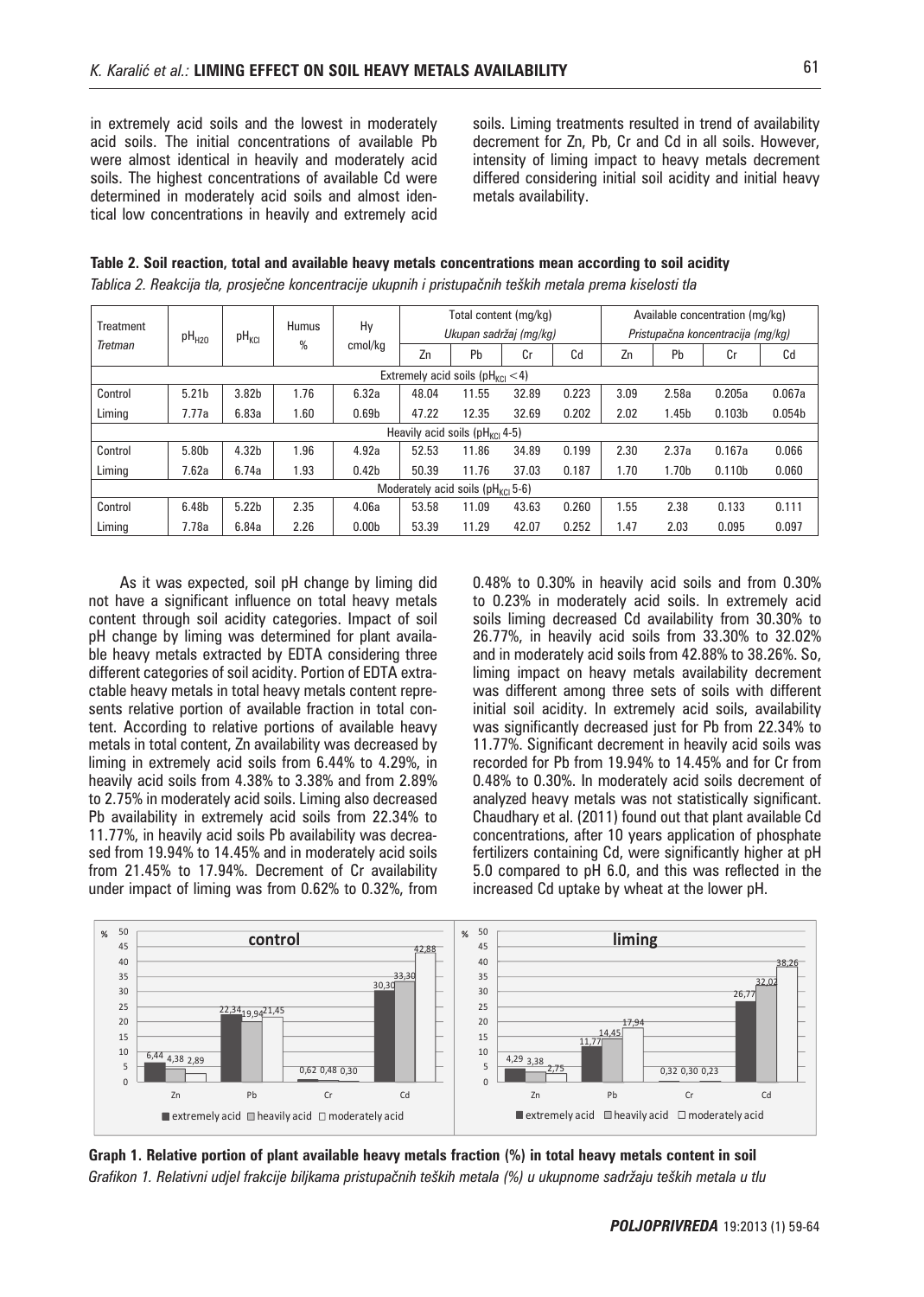The lowest average portion of available heavy metals in total content was determined on the control treatment for Cr 0.50%, then for Zn 4.82%, considerably higher average portion was found for Pb 21.36%, and the highest was determined for Cd 35.70%, respectively. Average portion of available heavy metals on limed soils were significantly lower compared to control treatment, 0.30% for Cr, 3.61% for Zn and considerably higher for Pb 14.79% and for Cd 34.33%, respectively. Lehoczky et al (1998) reported that 42–44% and 64–67% of the total Zn and Cd soil content was determined in the Lakanen-Ervio extract, which is considered easy available for the plants. Consequently, the lowest total content in the soil was measured for Cd as potentially toxic heavy metal,

but Cd at the same time resulted in the highest plant availability. Also, in despite of low Pb total content in soil, lower than Zn and Cr, Pb resulted in higher plant availability compared to Zn and Cr.

Soil pH increase as a result of liming impacted with different intensity on change of available heavy metals portion in total content. Liming treatment in general resulted in lower relative portion of analyzed heavy metals available fractions in total content compared to control treatment, but with different efficiency. Pb and Cr relative portion were significantly decreased, but differences for Zn and Cd were not statistically significant.

higher humus content  $(>2%)$  because liming neutralised higher value of hydrolytic acidity 5.55 cmol/kg, compared to soils with lower level of humus content  $(<2%)$ where liming neutralised 4.31 cmol/kg, although lime application resulted in lower soil pH change in soils with higher soil organic matter content. Liming did not result in significant humus content decrement in both sets

| Table 3. Absolute and relative decrement of heavy metals availability by liming considering soil acidity |  |  |  |  |
|----------------------------------------------------------------------------------------------------------|--|--|--|--|
|----------------------------------------------------------------------------------------------------------|--|--|--|--|

*Tablica 3. Apsolutno i relativno smanjenje pristupačnosti teških metala kalcizacijom, s obzirom na kiselost tla*

| Soil acidity          | Zn.  | Pb   | Cr      | Сd    | ۷n    | Pb | Cr             | ιa    |  |  |
|-----------------------|------|------|---------|-------|-------|----|----------------|-------|--|--|
| Kiselost tla          |      |      | (mg/kg) |       | (%)   |    |                |       |  |  |
| <b>Extremely acid</b> | .07  | .13  | 0.102   | 0.013 | 34.56 |    | 49.66<br>43.69 | 19.77 |  |  |
| Heavily acid          | 0.60 | 0.67 | 0.056   | 0.006 | 26.01 |    | 33.78<br>28.20 | 9.67  |  |  |
| Moderately acid       | 0.08 | 0.35 | 0.038   | 0.015 | 5.03  |    | 28.23<br>14.84 | 13.35 |  |  |

Liming impacted on heavy metals availability decrement, but decrement effect differed among analysed heavy metals considering initial soil acidity and initial EDTA concentrations. The strongest liming effect on heavy metals availability decrement was determined for Cr (49.66%), then Pb (43.69%), weaker impact was recorded for Zn (34.56%) and the weakest was for Cd (19.77%) in extremely acid soils with the highest initial concentrations of available heavy metals. In heavily acid soils with middle level of initial concentrations of available heavy metals, the same order of liming effect on availability decrement was recorded for analyzed heavy metals, where decrement for Cr was 33.78%, then for Pb 28.20%, for Zn 26.01% and for Cd 9.67%. Liming effect on availability decrement was different in moderately acid soils with the lowest initial availability of analyzed heavy metals, where the strongest effect was determined for Cr (28.23%) then Pb (14.84%), Cd (13.55%) and the weakest for Zn (5.03%) (Table 3). Smolders et al. (1999.) reported that most Cd sorption models predict a 4–6 fold decrease in metal activities in soil solution per unit pH increase. Soil pH increase by liming resulted in the strongest intensity of liming effect on heavy metals availability decrement in extremely acid soils with the highest initial concentrations of available heavy metals. In the opposite, the weakest effect of liming on heavy metals availability decrement was recorded in moderately acid soils with the lowest initial concentrations of available heavy metals.

#### **Impact of initial humus content and liming on heavy metals status in soil**

Analysed soils were also divided in two sets according to humus content threshold value of 2%. Soil acidity neutralization by liming was more intensive in soils with

of soils. In soils with less than 2% of humus content, lower initial concentrations of total heavy metals and higher available Zn, Pb and Cr on control treatment were detected compared to soils with higher level of humus content. Higher relative portion of available heavy metals Zn, Pb, Cr and Cd in total content was recorded in soils with lower soil organic matter content on liming treatment in comparison with higher soil organic matter content soils. Liming decreased Zn availability in soils with lower humus content from 5.81% to 4.46% and in higher humus content soils from 2.44% to 1.84%. Liming also decreased Pb availability from 22.18 % to 15.33% in soils with lower level of humus and in soils with higher humus level from 19.27% to 13.21%. Decrement of Cr availability by liming was from 0.58% to 0.35% in soils with lower humus content and from 0.28% to 0.17% in soils of higher humus content. In soils with higher humus level liming decreased Cd availability from 34.45% to 32.99% and in soils with lower humus level from 38.40% to 32.28% (Table 4).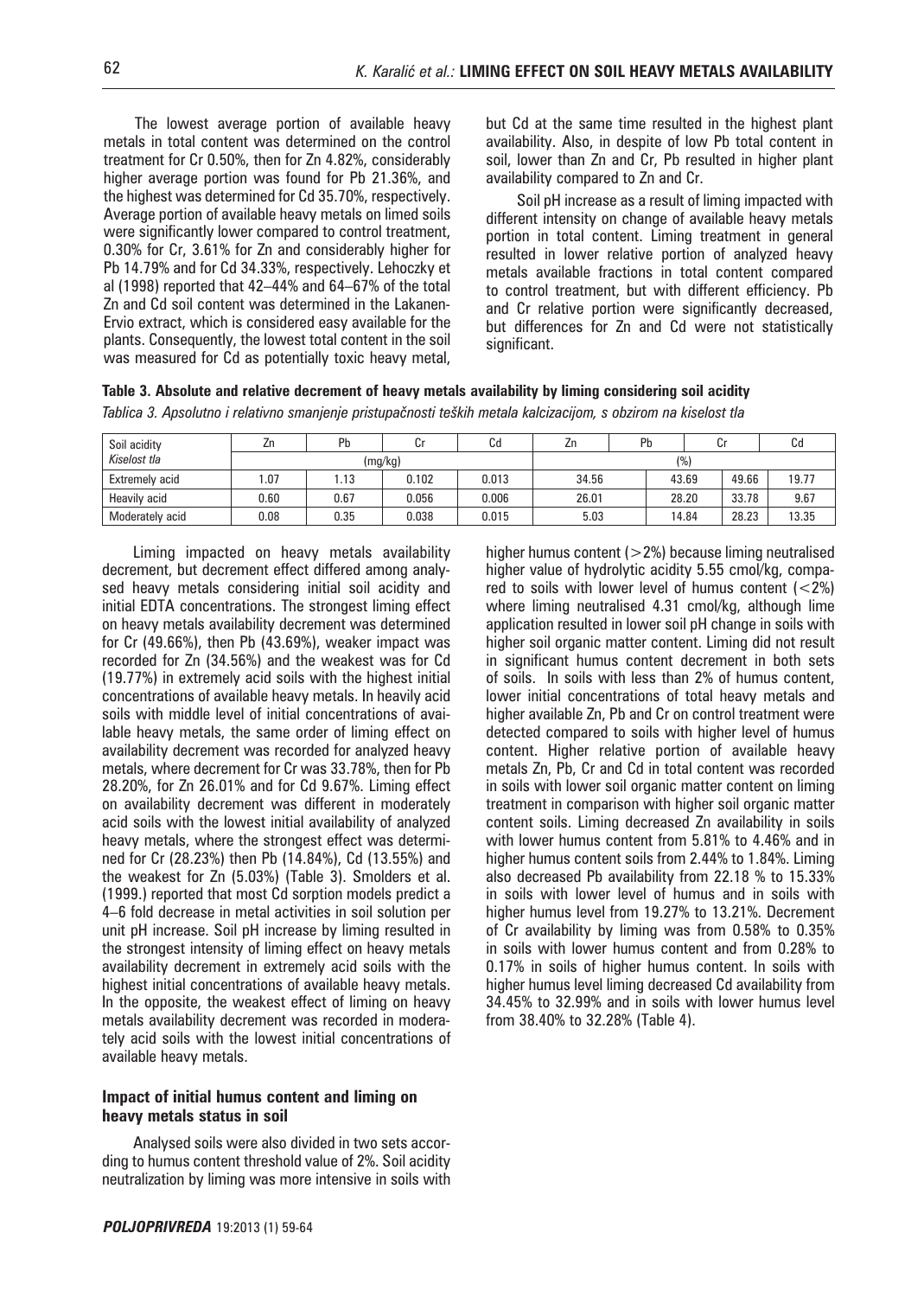**Table 4. Soil reaction, total and plant available heavy metals concentrations mean according to soil organic matter content** 

*Tablica 4. Reakcija tla, prosječne koncentracije ukupnih i biljkama pristupačnih teških metala, s obzirom na sadržaj humusa u tlu*

| <b>Treatment</b><br>Tretman | Soil acidity<br>Kiselost tla |                   | Hy cmol/kg        | Humus(%) |       |       | Total content (mg/kg)<br>Ukupni sadržaj (mg/kg) |       | Available (EDTA) concentration (mg/kg)<br>Pristupačna (EDTA) koncentracija (mg/kg) |         |                    |       |
|-----------------------------|------------------------------|-------------------|-------------------|----------|-------|-------|-------------------------------------------------|-------|------------------------------------------------------------------------------------|---------|--------------------|-------|
|                             | pH <sub>H20</sub>            | $pH_{\text{KCl}}$ |                   |          | Zn    | Pb    | Cr                                              | Cd    | Zn                                                                                 | Pb      | Cr                 | Cd    |
|                             | Humus $<$ 2%                 |                   |                   |          |       |       |                                                 |       |                                                                                    |         |                    |       |
| Control                     | 5.72 <sub>b</sub>            | 4.32 <sub>b</sub> | 4.66a             | 1.71     | 46.97 | 11.36 | 31.46                                           | 0.209 | 2.73                                                                               | 2.52a   | 0.183a             | 0.072 |
| Liming                      | 7.75a                        | 6.85a             | 0.35 <sub>b</sub> | 1.64     | 46.45 | 11.87 | 32.51                                           | 0.194 | 2.07                                                                               | .82b، ، | 0.115 <sub>b</sub> | 0.064 |
|                             | Humus $>2\%$                 |                   |                   |          |       |       |                                                 |       |                                                                                    |         |                    |       |
| Control                     | 6.03 <sub>b</sub>            | 4.71 <sub>b</sub> | 5.97a             | 2.64     | 60.21 | 11.78 | 48.49                                           | 0.263 | 1.47                                                                               | 2.27a   | 0.138a             | 0.101 |
| Liming                      | 7.65a                        | 6.69a             | 0.42 <sub>b</sub> | 2.50     | 58.09 | 11.66 | 46.77                                           | 0.254 | 1.07                                                                               | .54b    | 0.078 <sub>b</sub> | 0.082 |

Therefore, significant impact of liming on all analyzed heavy metals availability decrement was detected for each set of soils considering humus content. Sklodowski et al. (2006) explained that enrichment of soil with organic matter could reduce the content of bioavailable metal as a result of complexation of free ions of heavy metals. Zaniewicz-Bajkowska et al. (2007) reported that organic fertilization, especially farmyard manure and straw, significantly reduced the soil available cadmium content as compared to the untreated control in field experiment.

Order of heavy metals availability decrement was in accordance with liming efficiency with the strongest effect on Cr, then Pb, weaker impact was recorded for Zn and the weakest was for Cd in both sets of soils regardless initial concentrations of available heavy metals (Table 5).

#### **Table 5. Absolute and relative decrement of heavy metals availability by liming considering humus content**

*Tablica 5. Apsolutno i relativno smanjenje pristupačnosti teških metala kalcizacijom, s obzirom na sadržaj humusa*

| <b>Humus</b>  | Zn   | Pb | Cr      | Cd                     | Zn                                               | Pb    | Cr    | Cd    |  |
|---------------|------|----|---------|------------------------|--------------------------------------------------|-------|-------|-------|--|
| $\frac{9}{6}$ |      |    | (mq/kg) |                        | (%)                                              |       |       |       |  |
| < 2           |      |    |         |                        | 0.66  0.70  0.068  0.008   24.18   27.78   37.16 |       |       | 11.11 |  |
| $\geq$ 2      | 0.40 |    |         | 0.73 0.060 0.019 27.21 |                                                  | 32.16 | 43.48 | 18.81 |  |

Liming resulted in higher relative decrement of analyzed heavy metals availability in soils with higher humus content ( $> 2\%$ ). Therefore, higher relative liming efficiency of heavy metals immobilization was determined in soils with higher soil organic matter content for Zn, Pb, Cr and Cd (Table 5) with lower initial concentrations of available heavy metals.

Furthermore, regression calculation for prediction of heavy metals availability was conducted based on variables that included total heavy metals concentration (mg/kg), soil pH and humus content (%). Regression calculation for prediction of EDTA extractable heavy

metals concentration was statistically significant for Zn  $(r^2=0.782, n=6)$  and for Cr  $(r^2=0.864, n=6)$  with the following regression equations:

EDTA-Zn (mg/kg) =  $2.356 + 0.154$  x total Zn conc. (mg/ kg) – 0.294 x pH - 3.307 x humus (%)

EDTA-Cr (mg/kg) =  $0.371 + 0.0016$  x total Cr conc. (mg/kg) – 0.0304 x pH – 0.064 x humus (%)

Lončarić et al. (2008) reported that humus content and pH could be sufficient for available micronutrients prediction in acid soils using regression formulas.

## **CONCLUSION**

Expectedly, the highest soil acidity was neutralized by liming in extremely acid soils, then in heavily acid soils and the lowest in moderately acid soils in order to reach the same target soil pH. The lowest total content in soil was measured for Cd, but Cd at the same time resulted in the highest plant availability. Despite of low Pb total content in soil, lower than total Zn and Cr, Pb resulted in higher availability compared to Zn and Cr. Liming did not result in significant impact on change of total heavy metals content in the analyzed soils. In the opposite, liming treatments resulted in trend of heavy metals availability decrement in all soils, but intensity of decrement differed considering initial soil acidity and initial heavy metals availability. Considering impact of initial soil pH, in extremely acid soils availability was significantly decreased just for Pb, in heavily acid soils significant decrement was recorded for Pb and Cr. In moderately acid soils decrement of four heavy metals was not significant. According to relative heavy metals availability decrement, liming resulted in the strongest effect in extremely acid soils with the highest initial concentrations of available heavy metals. In the opposite, the weakest effect of liming on relative heavy metals availability decrement was recorded in moderately acid soils with the lowest initial concentrations of available heavy metals. Considering impact of initial humus content in soil, liming significantly decreased availability of all analyzed heavy metals in both sets of soils with lower and higher humus content. Higher relative liming